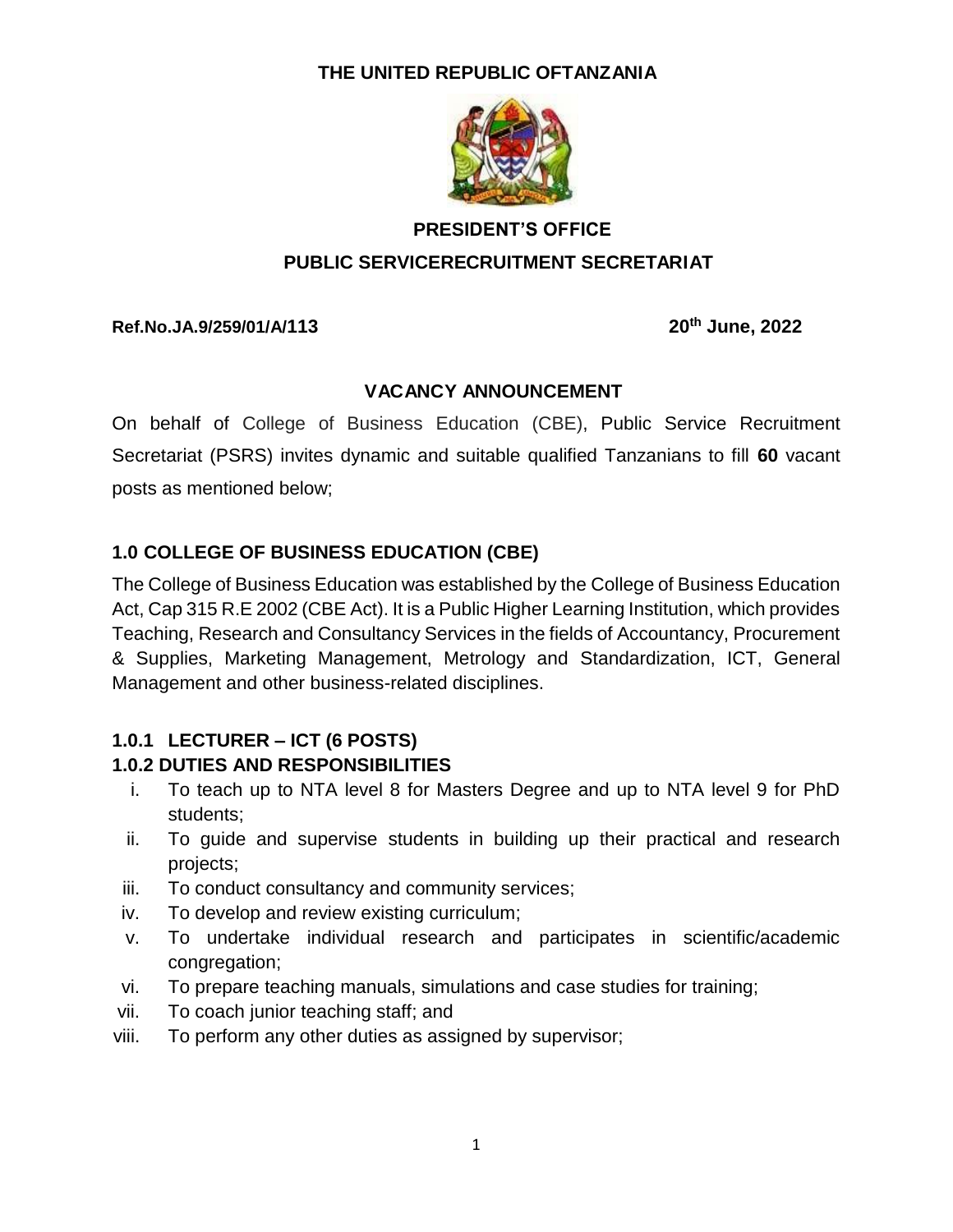### **1.0.3 QUALIFICATIONS AND EXPERIENCE:**

Applicant must be a holder of Doctor of Philosophy (PhD) in the relevant field. The applicant must have studied both Bachelor and Masters Degree in the same discipline/specialization. The GPA for Bachelor Degree should not be less than 3.8 and for Masters Degree the GPA should not be less than 4.0 or an average of B+. Applicants should have studied (major) in the following disciplines: Computer Science, Information Technology, Information Systems, Computer Forensics, Data Analytics or Software Engineering.

#### **1.0.4 REMUNERATION:**

The successful candidate will be paid at the salary scale of PHTS 3.1

#### **1.0.5 LECTURER – PROCUREMENT AND SUPPLIES MANAGEMENT (5 POSTS)**

## **1.0.6 DUTIES AND RESPONDIBILITIES**

- **i.** To teach up to NTA level 8 for Masters Degree and up to NTA level 9 for PhD students;
- ii. To guide and supervise students in building up their practical and research projects;
- iii. To conduct consultancy and community services;
- iv. To develop and review existing curriculum;
- v. To undertake individual research and participates in scientific/academic congregation;
- vi. To prepare teaching manuals, simulations and case studies for training;
- vii. To coach junior teaching staff; and
- viii. To perform any other duties as assigned by supervisor;

## **1.0.7 QUALIFICATIONS AND EXPERIENCE**

Applicant must be a holder of Doctor of Philosophy (PhD) in the relevant field. The applicant must have studied both Bachelor and Masters Degree in the same discipline/specialization. The GPA for Bachelor Degree should not be less than 3.8 and for Masters Degree the GPA should not be less than 4.0 or an average of B+. Applicants should have studied (major) in the following disciplines: Procurement and Supply Chain Management; Procurement and Logistics Management; Materials Management; Transport and Logistics Management; Supply Chain Management; Procurement and Supply Management; Procurement and Supplies Management or Freight Clearing and Forwarding.

## **1.0.8 REMUNERATION:**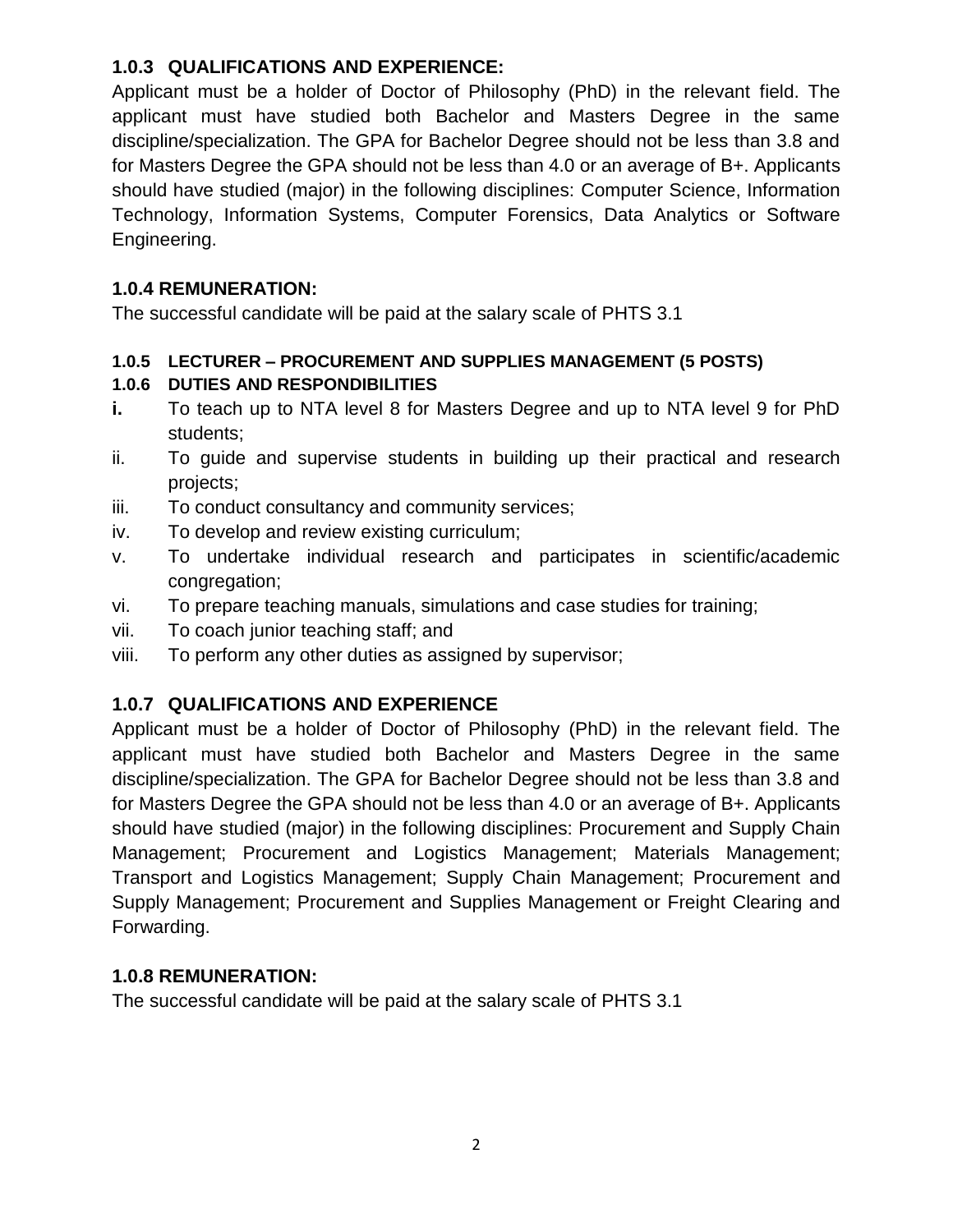## **1.0.8 LECTURER – ACCOUNTANCY (6 POSTS)**

#### **1.0.9 DUTIES AND RESPONSIBILITIES**

- **i.** To teach up to NTA level 8 for Masters Degree and up to NTA level 9 for PhD students;
- ii. To guide and supervise students in building up their practical and research projects;
- iii. To conduct consultancy and community services;
- iv. To develop and review existing curriculum;
- v. To undertake individual research and participates in scientific/academic congregation;
- vi. To prepare teaching manuals, simulations and case studies for training;
- vii. To coach junior teaching staff; and
- viii. To perform any other duties as assigned by supervisor;

## **1.0.10 QUALIFICATIONS AND EXPERIENCE:**

Applicant must be a holder of Doctor of Philosophy (PhD) in the relevant field. The applicant must have studied both Bachelor and Masters Degree in the same discipline/specialization. The GPA for Bachelor Degree should not be less than 3.8 and for Masters Degree the GPA should not be less than 4.0 or an average of B+. Applicants should have studied (major) in the following disciplines: Accounting and Finance, Banking and Finance, Public Finance, or Taxation.

## **1.0.11 REMUNERATION:**

The successful candidate will be paid at the salary scale of PHTS 3.1

#### **1.0.11 LECTURER – METROLOGY AND STANDARDIZATION (1 POST) 1.0.12 DUTIES AND RESPONSIBILITIES**

- i. To teach up to NTA level 8 for Masters Degree and up to NTA level 9 for PhD students;
- ii. To guide and supervise students in building up their practical and research projects;
- iii. To conduct consultancy and community services;
- iv. To develop and review existing curriculum;
- v. To undertake individual research and participates in scientific/academic congregation;
- vi. To prepare teaching manuals, simulations and case studies for training;
- vii. To coach junior teaching staff; and
- viii. To perform any other duties as assigned by supervisor;

## **1.0.13 QUALIFICATIONS AND EXPERIENCE**

Applicant must be a holder of Doctor of Philosophy (PhD) in the relevant field. The applicant must have studied both Bachelor and Masters Degree in the same discipline/specialization. The GPA for Bachelor Degree should not be less than 3.8 and for Masters Degree the GPA should not be less than 4.0 or an average of B+. Applicants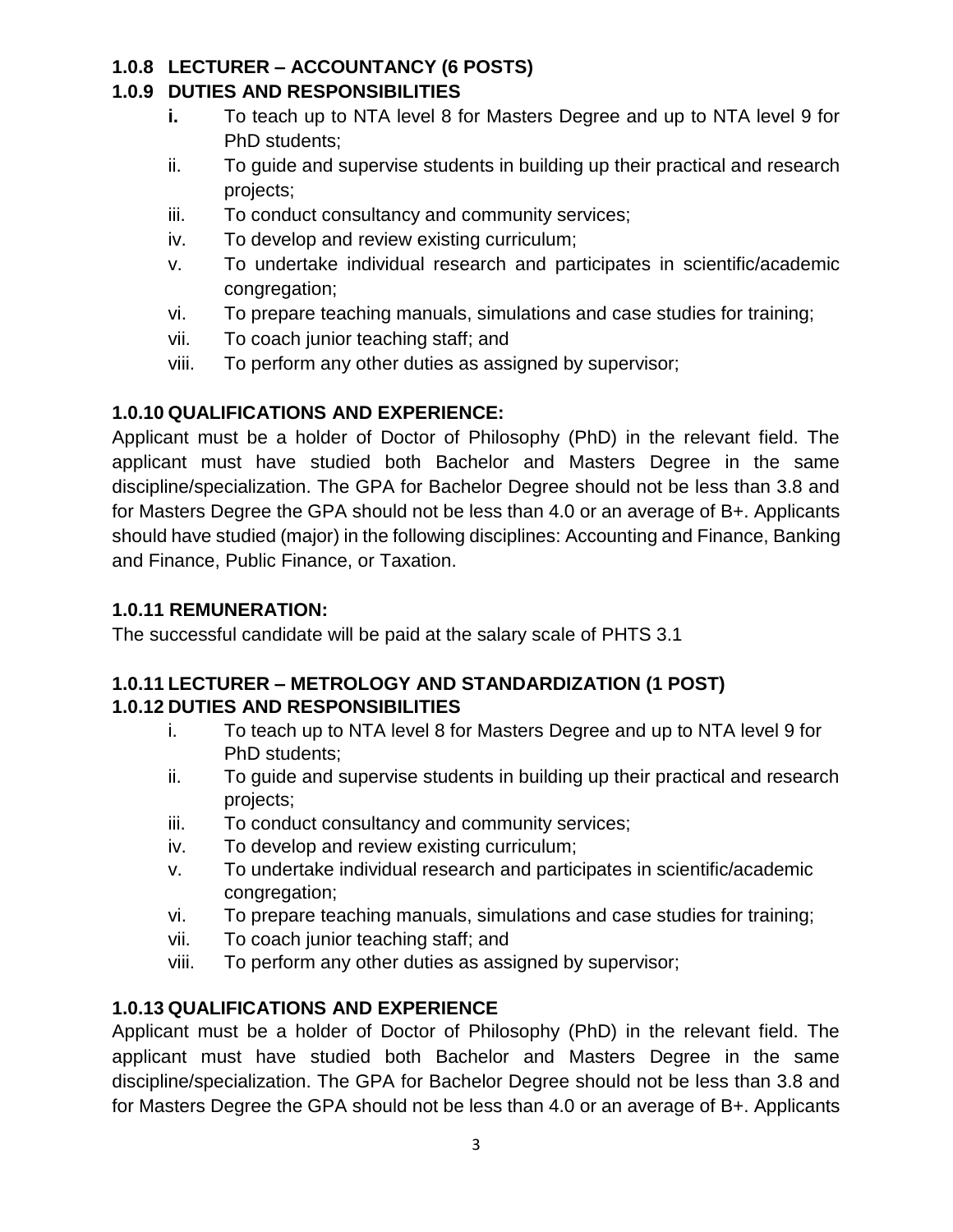should have studied (major) in the following disciplines: Metrology and Standardization, Laser Measurement Technology, Measurement Technologies, Oil and Gas Technology, Optics and Photonics, Mechanical or Mechatronic Engineering, Electronics Engineering, Electrical Engineering, Instrumentation Engineering or Electronics and Telecommunication.

## **1.0.14 REMUNERATION:**

The successful candidate will be paid at the salary scale of PHTS 3.1

# **1.0.15 LECTURER (HUMAN RESOURCES MANAGEMENT – 2 POSTS) 1.0.16 DUTIES AND RESPONSIBILITIES**

- **i.** To teach up to NTA level 8 for Masters Degree and up to NTA level 9 for PhD students;
- ii. To guide and supervise students in building up their practical and research projects;
- iii. To conduct consultancy and community services;
- iv. To develop and review existing curriculum;
- v. To undertake individual research and participates in scientific/academic congregation;
- vi. To prepare teaching manuals, simulations and case studies for training;
- vii. To coach junior teaching staff; and
- viii. To perform any other duties as assigned by supervisor.

# **1.0.17 QUALIFICATIONS AND EXPERIENCE**

Applicant must be a holder of Doctor of Philosophy (PhD) in the relevant field. The applicant must have studied both Bachelor and Masters Degree in the same discipline/specialization. The GPA for Bachelor Degree should not be less than 3.8 and for Masters Degree the GPA should not be less than 4.0 or an average of B+. Applicants should have studied (major) in Human Resource Management or Public Administration.

# **1.0.18 REMUNERATION:**

The successful candidate will be paid at the salary scale of PHTS 3.1

# **1.0.19 LECTURER (RECORDS AND ARCHIVES MANAGEMENT – 2 POSTS) 1.0.20 DUTIES AND RESPONSIBILITIES**

- **i.** To teach up to NTA level 8 for Masters Degree and up to NTA level 9 for PhD students;
- ii. To guide and supervise students in building up their practical and research projects;
- iii. To conduct consultancy and community services;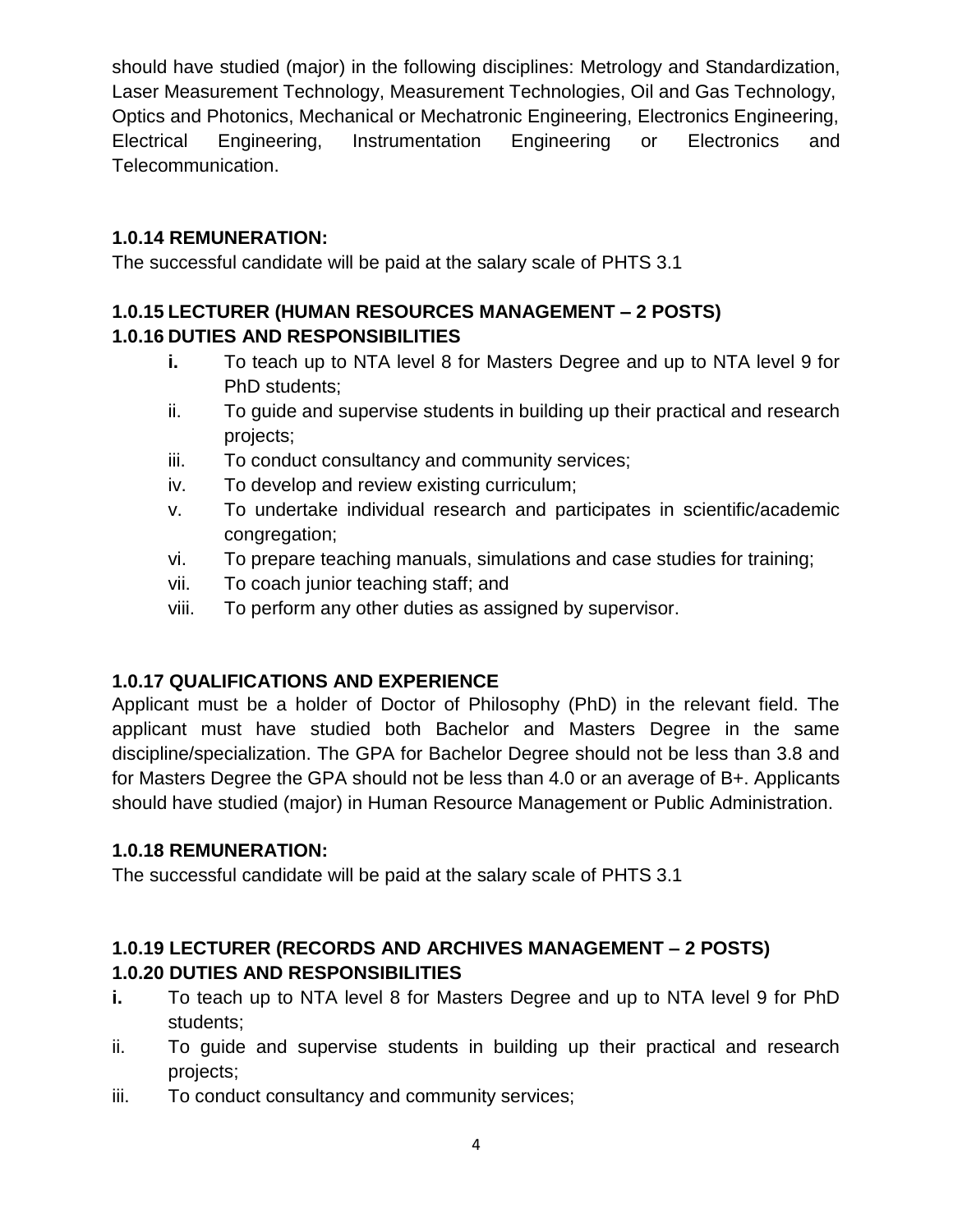- iv. To develop and review existing curriculum;
- v. To undertake individual research and participates in scientific/academic congregation;
- vi. To prepare teaching manuals, simulations and case studies for training;
- vii. To coach junior teaching staff; and
- viii. To perform any other duties as assigned by supervisor;

#### **1.0.21 QUALIFICATIONS:**

Applicant must be a holder of Doctor of Philosophy (PhD) in the relevant field. The applicant must have studied both Bachelor and Masters Degree in the same discipline/specialization. The GPA for Bachelor Degree should not be less than 3.8 and for Masters Degree the GPA should not be less than 4.0 or an average of B+. Applicants should have studied (major) in Records and Archives Management.

#### **1.0.22 REMUNERATION:**

The successful candidate will be paid at the salary scale of PHTS 3.1

#### **1.0.23 LECTURER (COMMERCIAL AND CORPORATE LAWS – 3 POSTS) 1.0.24 DUTIES AND RESPONSIBILITIES**

- i. To teach up to NTA level 8 for Masters Degree and up to NTA level 9 for PhD students;
- ii. To guide and supervise students in building up their practical and research projects;
- iii. To conduct consultancy and community services;
- iv. To develop and review existing curriculum;
- v. To undertake individual research and participates in scientific/academic congregation;
- vi. To prepare teaching manuals, simulations and case studies for training;
- vii. To coach junior teaching staff; and
- viii. To perform any other duties as assigned by supervisor.

#### **1.0.25 QUALIFICATIONS AND EXPERIENCE**

Applicant must be a holder of Doctor of Philosophy (PhD) in the relevant field. The applicant must have studied both Bachelor and Masters Degree in the same discipline/specialization. The GPA for Bachelor Degree should not be less than 3.8 and for Masters Degree the GPA should not be less than 4.0 or an average of B+. Applicants should have studied (major) in the following disciplines: Commercial Laws or Corporate Laws

#### **1.0.26 REMUNERATION:**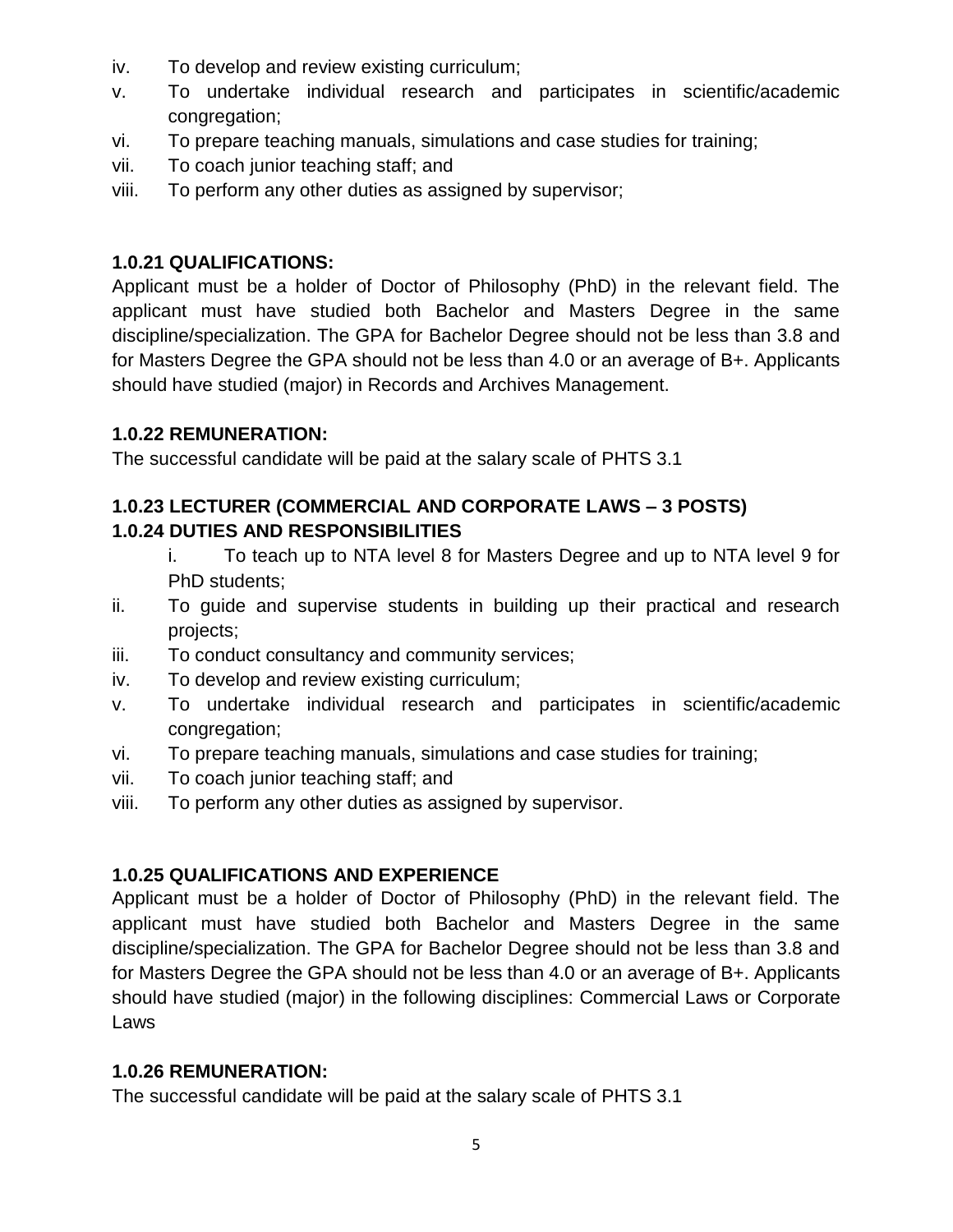#### **1.0.27 LECTURER (ECONOMICS – 1 POST) 1.0.28 DUTIES AND RESPONSIBILITIES**

- **i.** To teach up to NTA level 8 for Masters Degree and up to NTA level 9 for PhD students;
- ii. To guide and supervise students in building up their practical and research projects;
- iii. To conduct consultancy and community services;
- iv. To develop and review existing curriculum;
- v. To undertake individual research and participates in scientific/academic congregation;
- vi. To prepare teaching manuals, simulations and case studies for training;
- vii. To coach junior teaching staff; and
- viii. To perform any other duties as assigned by supervisor.

#### **1.0.29 QUALIFICATIONS AND EXPERIENCE**

Applicant must be a holder of Doctor of Philosophy (PhD) in the relevant field. The applicant must have studied both Bachelor and Masters Degree in the same discipline/specialization. The GPA for Bachelor Degree should not be less than 3.8 and for Masters Degree the GPA should not be less than 4.0 or an average of B+. Applicants should have studied (major) in Economics.

#### **1.0.30 REMUNERATION:**

The successful candidate will be paid at the salary scale of PHTS 3.1.

#### **1.0.31 ASSISTANT LECTURER (TOURISM MANAGEMENT- 1 POST) 1.0.32 DUTIES AND RESPONSIBILITIES**

- i. Teach up to NTA Level 8;
- ii. Prepare learning resources for tutorial exercises;
- iii. Conduct research, seminars and case studies;
- iv. Carries out consultancy and community services under supervision;
- v. Supervise students' projects;
- vi. Prepare teaching manual; and
- vii. Perform any other duties as assigned by supervisor.

## **1.0.33 QUALIFICATIONS AND RESPONSIBILITIES**

Applicant must be a holder of Masters Degree in the relevant field. The applicant must have studied both Bachelor and Masters Degree in the same discipline/specialization. The GPA for Bachelor Degree should not be less than 3.8 and for Masters Degree the GPA should not be less than 4.0 or an average of B+. Applicants should have studied (major) in Tourism Management.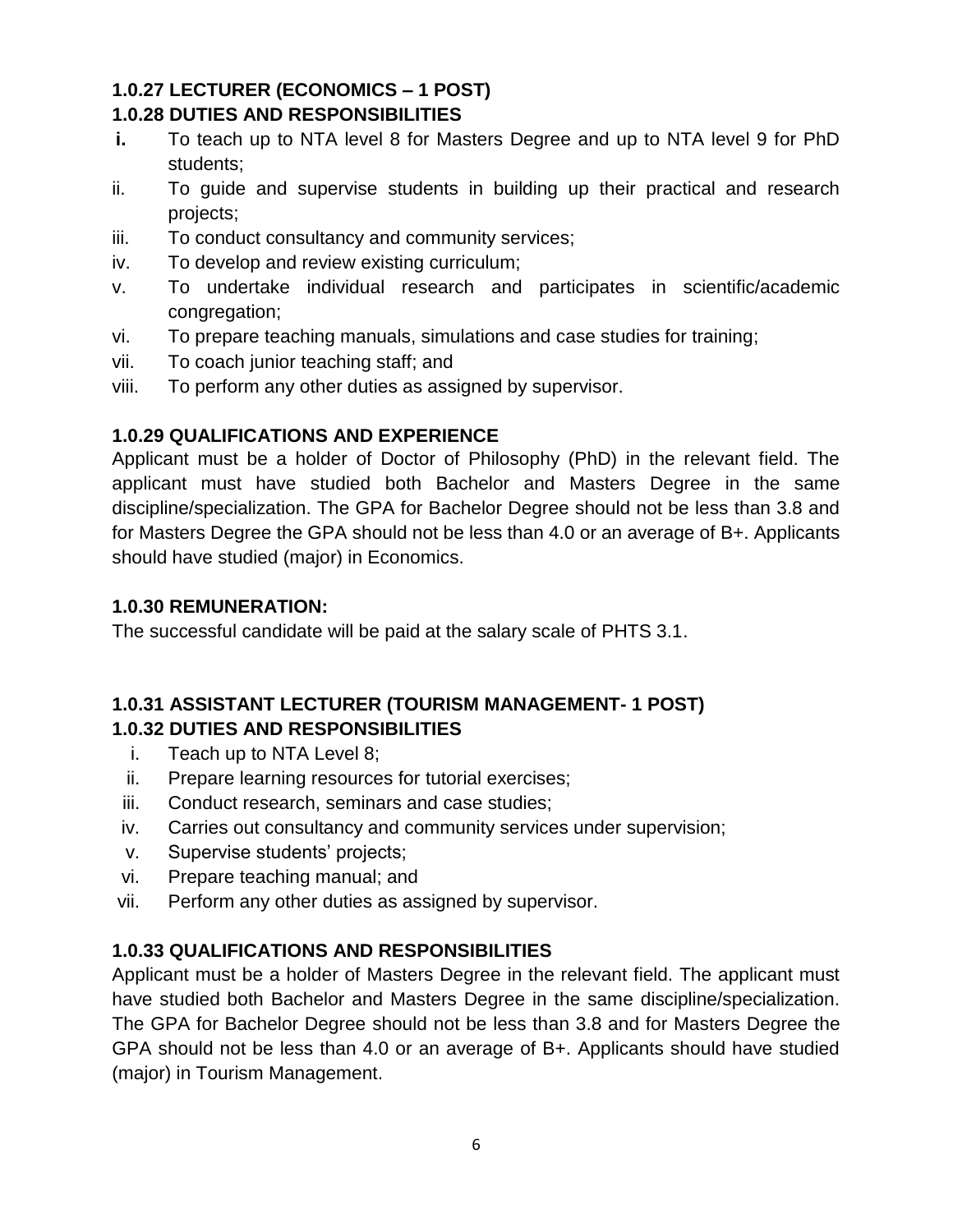#### **1.0.34 REMUNERATION:**

The successful candidate will be paid at the salary scale of PHTS 2.1

## **1.0.35 ASSISTANT LECTURER (HOSPITALITY AND TOUR GUIDE- 1 POST)**

- i. Teach up to NTA Level 8;
- ii. Prepare learning resources for tutorial exercises;
- iii. Conduct research, seminars and case studies;
- iv. Carries out consultancy and community services under supervision;
- v. Supervise students' projects;
- vi. Prepare teaching manual; and
- vii. Perform any other duties as assigned by supervisor.

# **1.0.36 QUALIFICATIONS AND EXPERIENCE**

Applicant must be a holder of Masters Degree in the relevant field. The applicant must have studied both Bachelor and Masters Degree in the same discipline/specialization. The GPA for Bachelor Degree should not be less than 3.8 and for Masters Degree the GPA should not be less than 4.0 or an average of B+. Applicants should have studied (major) in Hospitality Management.

## **1.0.37 REMUNERATION:**

The successful candidate will be paid at the salary scale of PHTS 2.1

## **1.0.38 ASSISTANT LECTURER (EVENT MANAGEMENT- 1 POST) 1.0.39 DUTIES AND RESPONSIBILITIES**

- i. Teach up to NTA Level 8;
- ii. Prepare learning resources for tutorial exercises;
- iii. Conduct research, seminars and case studies;
- iv. Carries out consultancy and community services under supervision;
- v. Supervise students' projects;
- vi. Prepare teaching manual; and
- vii. Perform any other duties as assigned by supervisor.

## **1.0.40 QUALIFICATIONS:**

Applicant must be a holder of Masters Degree in the relevant field. The applicant must have studied both Bachelor and Masters Degree in the same discipline/specialization. The GPA for Bachelor Degree should not be less than 3.8 and for Masters Degree the GPA should not be less than 4.0 or an average of B+. Applicants should have studied (major) in the following disciplines: Marketing Management, Marketing or Event Management.

## **1.0.41 REMUNERATION:**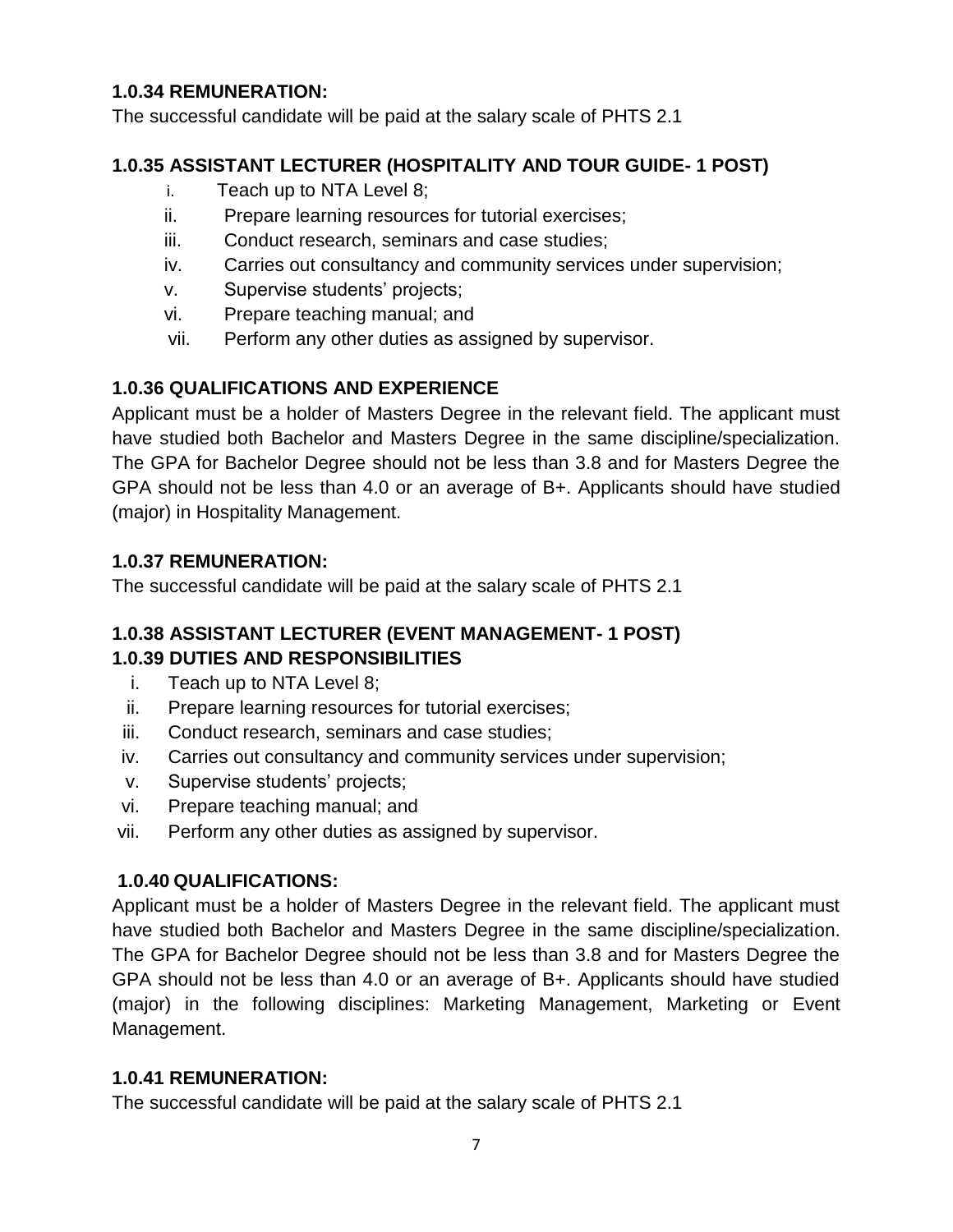# **1.0.42 ASSISTANT LECTURER (DIGITAL MARKETING- 1 POST) 1.0.43 DUTIES AND RESPONSIBILITIES**

- i. Teach up to NTA Level 8;
- ii. Prepare learning resources for tutorial exercises;
- iii. Conduct research, seminars and case studies;
- iv. Carries out consultancy and community services under supervision;
- v. Supervise students' projects;
- vi. Prepare teaching manual; and
- vii. Perform any other duties as assigned by supervisor.

#### **1.0.44 QUALIFICATIONS AND EXPERIENCE**

Applicant must be a holder of Masters Degree in the relevant field. The applicant must have studied both Bachelor and Masters Degree in the same discipline/specialization. The GPA for Bachelor Degree should not be less than 3.8 and for Masters Degree the GPA should not be less than 4.0 or an average of B+. Applicants should have studied (major) in Digital Marketing.

#### **1.0.45 REMUNERATION:**

The successful candidate will be paid at the salary scale of PHTS 2.1

#### **1.0.46 ASSISTANT LECTURER (PROJECT MANAGEMENT, PLANNING AND EVALUATION - 1 POST)**

#### **1.0.47 DUTIES AND RESPONSIBILITIES**

- **i.** Teach up to NTA Level 8;
- **ii.** Prepare learning resources for tutorial exercises;
- **iii.** Conduct research, seminars and case studies;
- **iv.** Carries out consultancy and community services under supervision;
- **v.** Supervise students' projects;
- **vi.** Prepare teaching manual; and
- **vii.** Perform any other duties as assigned by supervisor.

#### **1.0.48 QUALIFICATIONS AND EXPERIENCE**

Applicant must be a holder of Masters Degree in the relevant field. The applicant must have studied both Bachelor and Masters Degree in the same discipline/specialization. The GPA for Bachelor Degree should not be less than 3.8 and for Masters Degree the GPA should not be less than 4.0 or an average of B+. Applicants should have studied (major) in the following disciplines: Project Planning or Project Management.

#### **1.0.50 REMUNERATION:**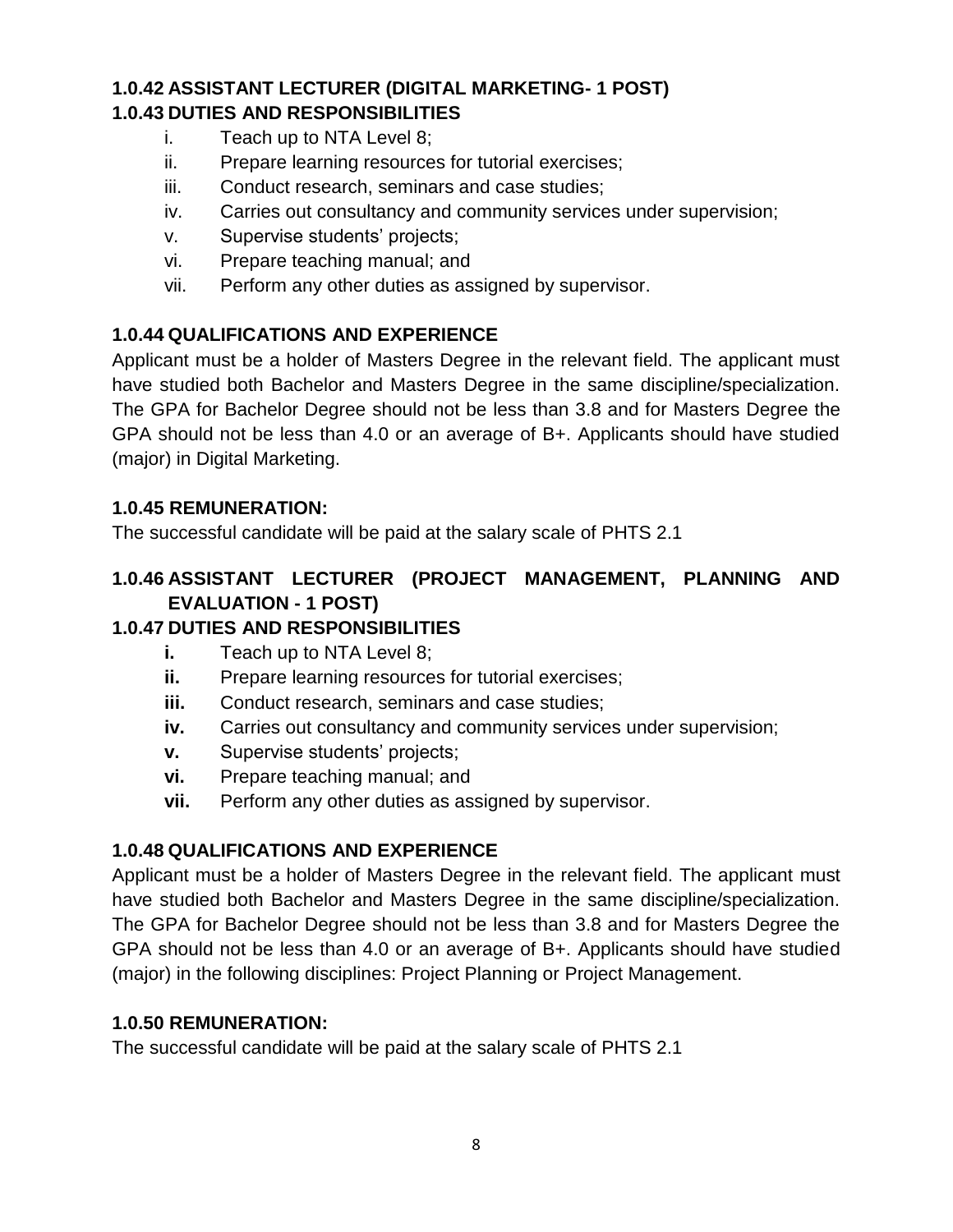#### **1.0.51 ASSISTANT LECTURER (ICT - 7 POSTS) 1.0.52 DUTIES AND RESPONSIBILITIES**

- i. Teach up to NTA Level 8;
- ii. Prepare learning resources for tutorial exercises;
- iii. Conduct research, seminars and case studies;
- iv. Carries out consultancy and community services under supervision;
- v. Supervise students' projects;
- vi. Prepare teaching manual; and
- vii. Perform any other duties as assigned by supervisor.

## **1.0.53 QUALIFICATIONS AND EXPERIENCE**

Applicant must be a holder of Masters Degree in the relevant field. The applicant must have studied both Bachelor and Masters Degree in the same discipline/specialization. The GPA for Bachelor Degree should not be less than 3.8 and for Masters Degree the GPA should not be less than 4.0 or an average of B+. Applicants should have studied (major) in the following disciplines: Computer Science, Information Technology, Information System, Computer Engineering, Software Engineering, Multimedia Systems, Data Analytics or IT Security.

## **1.0.54 REMUNERATION:**

The successful candidate will be paid at the salary scale of PHTS 2.1

#### **1.0.55 ASSISTANT LECTURER (PROCUREMENT AND SUPPLIES MANAGEMENT-5 POSTS)**

## **1.0.56 DUTIES AND RESPONSIBILITIES**

- **i.** Teach up to NTA Level 8;
- **ii.** Prepare learning resources for tutorial exercises;
- **iii.** Conduct research, seminars and case studies;
- **iv.** Carries out consultancy and community services under supervision;
- **v.** Supervise students' projects;
- **vi.** Prepare teaching manual; and
- **vii.** Perform any other duties as assigned by supervisor.

## **1.0.57 QUALIFICATIONS AND EXPERIENCE**

Applicant must be a holder of Masters Degree in the relevant field. The applicant must have studied both Bachelor and Masters Degree in the same discipline/specialization. The GPA for Bachelor Degree should not be less than 3.8 and for Masters Degree the GPA should not be less than 4.0 or an average of B+. Applicants should have studied (major) in the following disciplines: Transport and Logistics Management or Procurement and Supply Chain Management.

## **1.0.58 REMUNERATION:**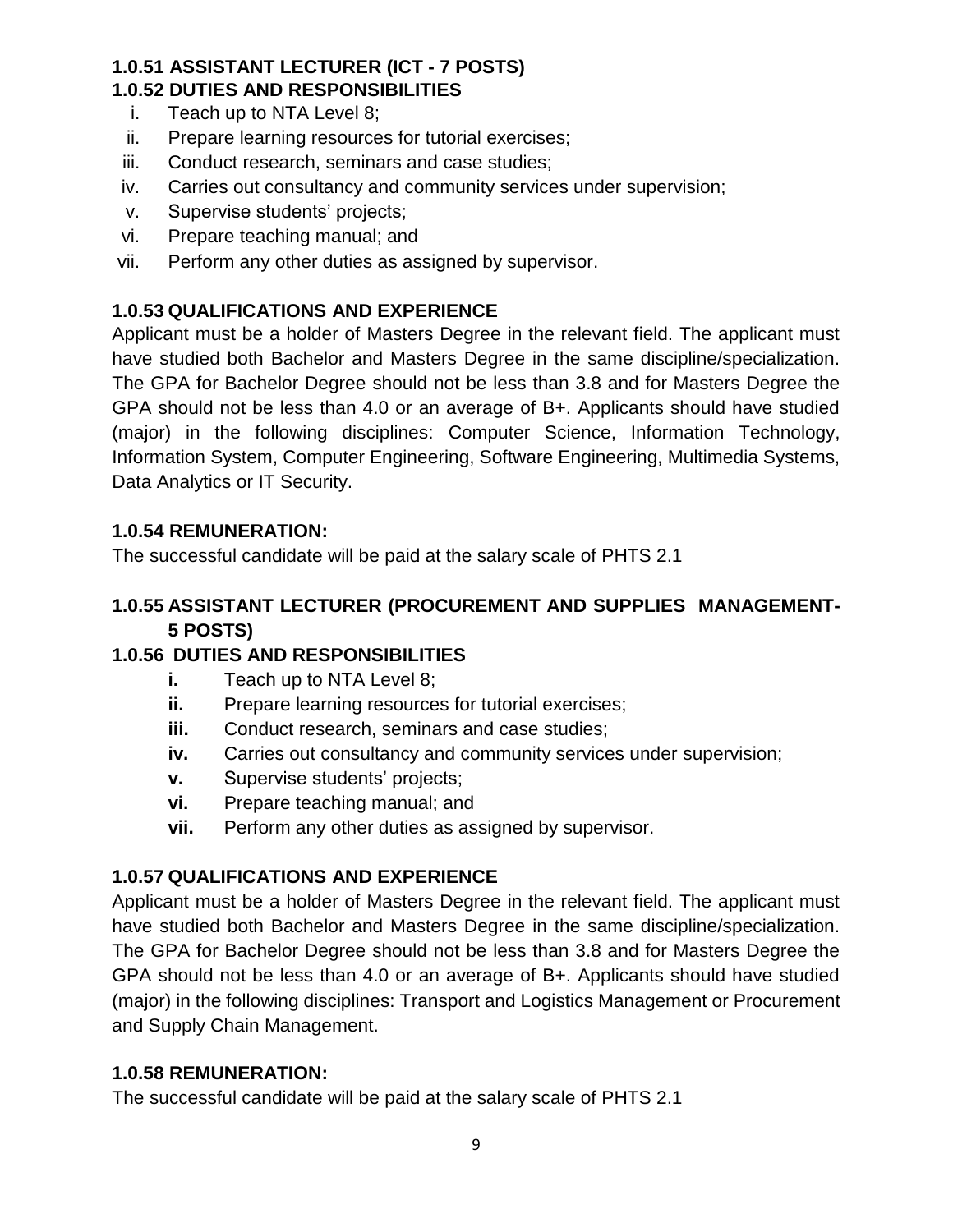### **1.0.58 ASSISTANT LECTURER (ACCOUNTANCY - 4 POSTS) 1.0.59 DUTIES AND RESPONSIBILITIES**

- i. Teach up to NTA Level 8;
- ii. Prepare learning resources for tutorial exercises;
- iii. Conduct research, seminars and case studies;
- iv. Carries out consultancy and community services under supervision;
- v. Supervise students' projects;
- vi. Prepare teaching manual; and
- vii. Perform any other duties as assigned by supervisor.

#### **1,0,60 QUALIFICATIONS AND EXPERIENCE**

Applicant must be a holder of Masters Degree in the relevant field. The applicant must have studied both Bachelor and Masters Degree in the same discipline/specialization. The GPA for Bachelor Degree should not be less than 3.8 and for Masters Degree the GPA should not be less than 4.0 or an average of B+. Applicants should have studied (major) in the following disciplines: Accounting and Finance, Banking and Finance, Public Finance or Taxation.

#### **1.0.61 REMUNERATION:**

The successful candidate will be paid at the salary scale of PHTS 2.1

#### **1.0.62 ASSISTANT LECTURER (METROLOGY AND STANDARDIZATION 4 POSTS) 1.0.63 DUTIES AND RESPONSIBILITIES**

- **i.** Teach up to NTA Level 8;
- ii. Prepare learning resources for tutorial exercises;
- iii. Conduct research, seminars and case studies;
- iv. Carries out consultancy and community services under supervision;
- v. Supervise students' projects;
- vi. Prepare teaching manual; and
- viii. Perform any other duties as assigned by supervisor.

## **1.0.63 QUALIFICATIONS AND EXPERIENCE**

Applicant must be a holder of Masters Degree in the relevant field. The applicant must have studied both Bachelor and Masters Degree in the same discipline/specialization. The GPA for Bachelor Degree should not be less than 3.8 and for Masters Degree the GPA should not be less than 4.0 or an average of B+. Applicants should have studied (major) in the following disciplines:Metrology and Standardization, Laser Measurement Technology, Measurement Technologies, Oil and Gas Technology, Optics and Photonics, Mechanical or Mechatronic Engineering or Electrical or Electronics Engineering.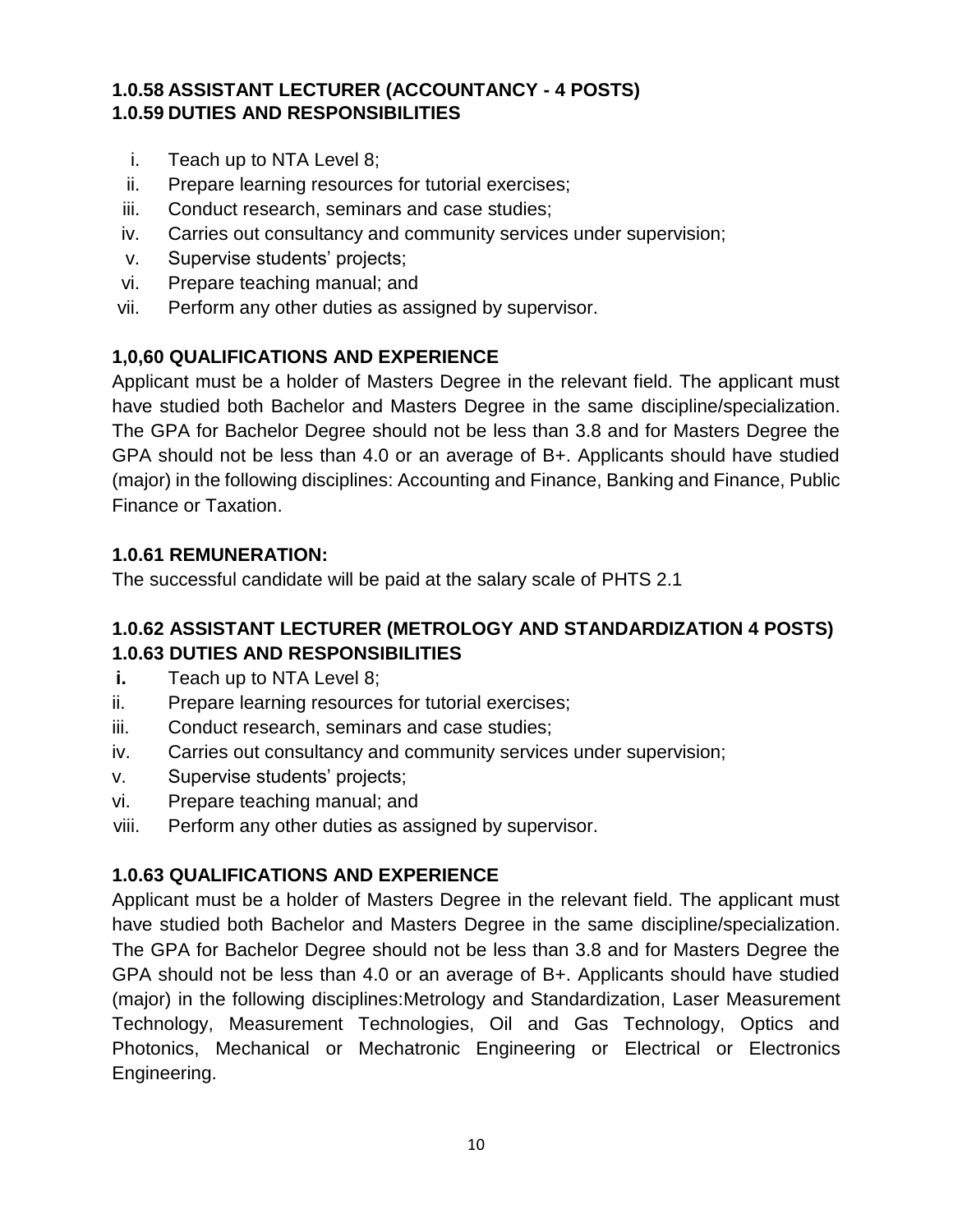## **1.0.64 REMUNERATION:**

The successful candidate will be paid at the salary scale of PHTS 2.1

#### **1.0.65 ASSISTANT LECTURER – HUMAN RESOURCES MANAGEMENT (1 POST) 1.0.66 DUTIES AND RESPONSIBILITIES**

- **i.** Teach up to NTA Level 8;
- ii. Prepare learning resources for tutorial exercises;
- iii. Conduct research, seminars and case studies;
- iv. Carries out consultancy and community services under supervision;
- v. Supervise students' projects;
- vi. Prepare teaching manual; and
- vii. Perform any other duties as assigned by supervisor.

## **1.0.67 QUALIFICATIONS AND EXPERIENCE**

Applicant must be a holder of Masters Degree in the relevant field. The applicant must have studied both Bachelor and Masters Degree in the same discipline/specialization. The GPA for Bachelor Degree should not be less than 3.8 and for Masters Degree the GPA should not be less than 4.0 or an average of B+. Applicants should have studied (major) in the following disciplines: Human Resources Management or Public Administration

#### **1.0.68 REMUNERATION:**

The successful candidate will be paid at the salary scale of PHTS 2.1

# **1.0.69 ASSISTANT LECTURER – RECORDS AND ARCHIVES MANAGEMENT (3 POSTS)**

#### **1.0.70 DUTIES AND RESPONSIBILITIES**

- i. Teach up to NTA Level 8;
- ii. Prepare learning resources for tutorial exercises;
- iii. Conduct research, seminars and case studies;
- iv. Carries out consultancy and community services under supervision;
- v. Supervise students' projects;
- vi. Prepare teaching manual; and
- vii. Perform any other duties as assigned by supervisor.

## **1.0.71 QUALIFICATIONS AND EXPERIENCE**

Applicant must be a holder of Masters Degree in the relevant field. The applicant must have studied both Bachelor and Masters Degree in the same discipline/specialization. The GPA for Bachelor Degree should not be less than 3.8 and for Masters Degree the GPA should not be less than 4.0 or an average of B+. Applicants should have studied (major) in Records and Archives Management.

## **1.0.72 REMUNERATION:**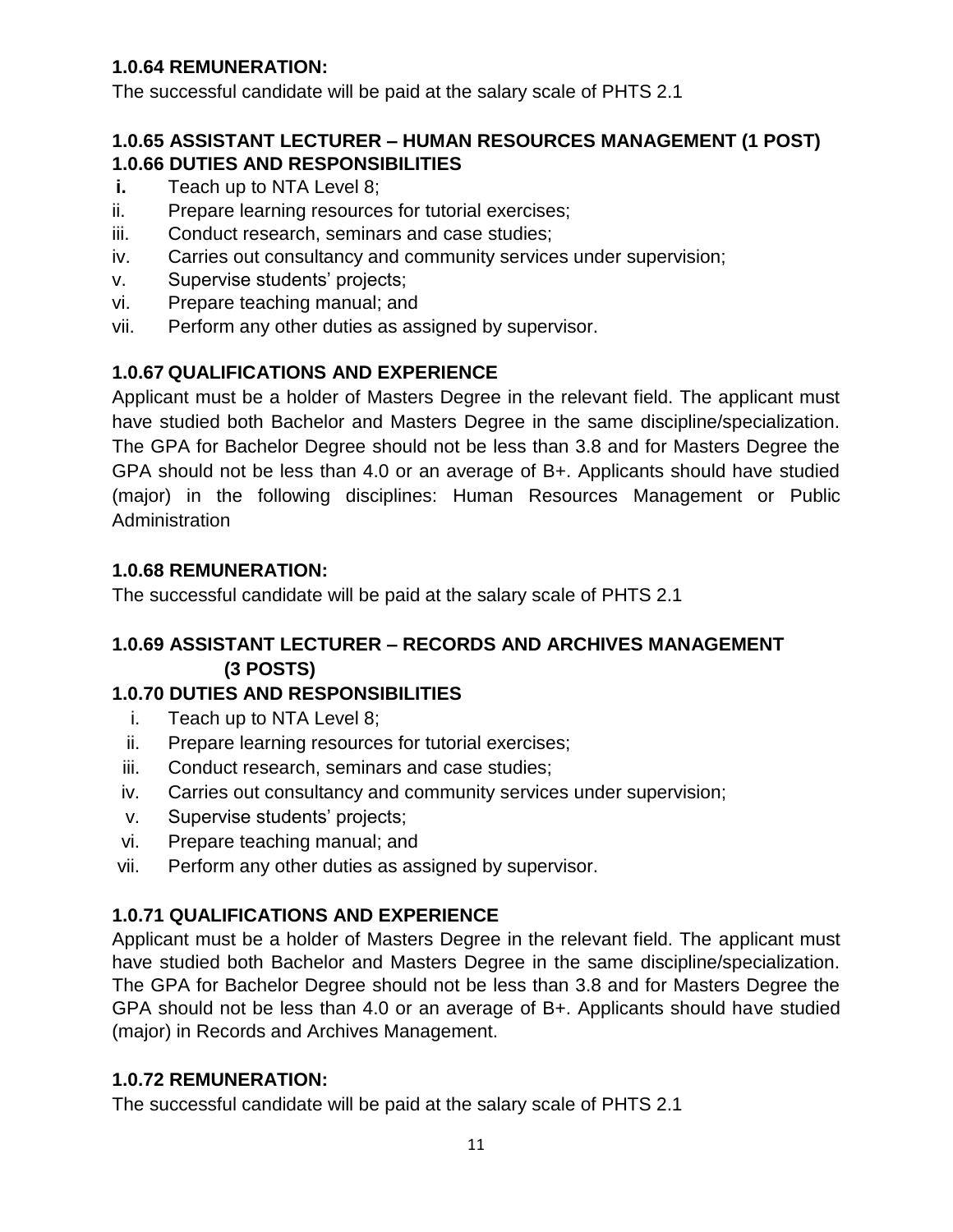#### **1.0.73 ASSISTANT LECTURER – CORPORATE AND COMMERCIAL LAW (2 POSTS) 1.0.74 DUTIES AND RESPONSIBILITIES**

- i. Teach up to NTA Level 8;
- ii. Prepare learning resources for tutorial exercises;
- iii. Conduct research, seminars and case studies;
- iv. Carries out consultancy and community services under supervision;
- v. Supervise students' projects;
- vi. Prepare teaching manual; and
- vii. Perform any other duties as assigned by supervisor.

#### **1.0.75 QUALIFICATIONS AND EXPERIENCE**

Applicant must be a holder of Masters Degree in the relevant field. The applicant must have studied both Bachelor and Masters Degree in the same discipline/specialization. The GPA for Bachelor Degree should not be less than 3.8 and for Masters Degree the GPA should not be less than 4.0 or an average of B+. Applicants should have studied (major) in the following disciplines: Corporate Law or Commercial Laws.

#### **1.0.76 REMUNERATION**:

The successful candidate will be paid at the salary scale of PHTS 2.1

# **1.0.77 ASSISTANT LECTURER – ECONOMICS (1 POST)**

#### **1.0.78 DUTIES AND RESPONSIBILITIES**

- i. Teach up to NTA Level 8;
- ii. Prepare learning resources for tutorial exercises;
- iii. Conduct research, seminars and case studies;
- iv. Carries out consultancy and community services under supervision;
- v. Supervise students' projects;
- vi. Prepare teaching manual; and
- vii. Perform any other duties as assigned by supervisor.

#### **1.0.79 QUALIFICATIONS AND EXPERIENCE**

Applicant must be a holder of Masters Degree in the relevant field. The applicant must have studied both Bachelor and Masters Degree in the same discipline/specialization. The GPA for Bachelor Degree should not be less than 3.8 and for Masters Degree the GPA should not be less than 4.0 or an average of B+. Applicants should have studied (major) in Economics.

#### **1.0.80 REMUNERATION:**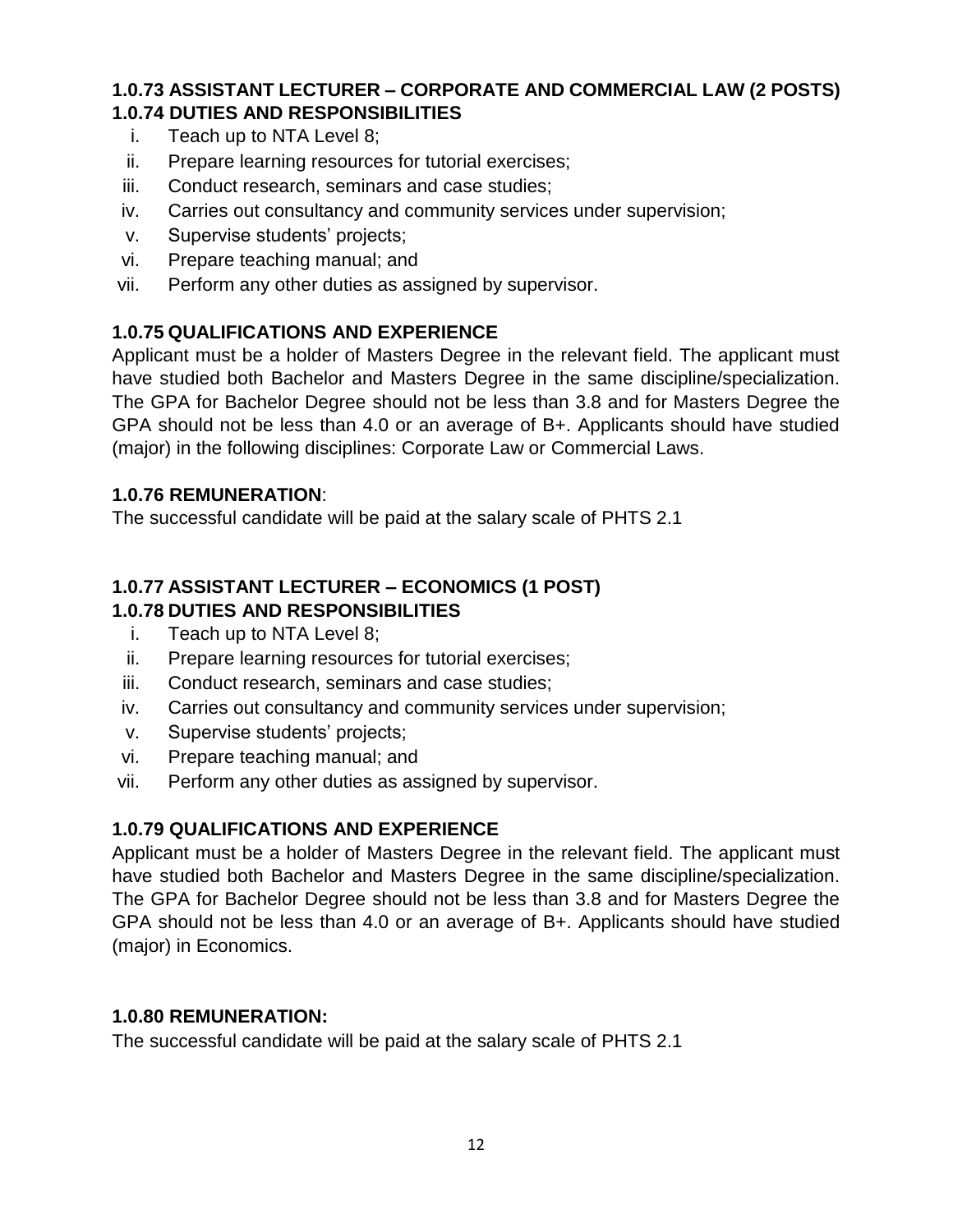#### **1.0.81 ASSISTANT MEDICAL OFFICER II (2 POSTS) 1.0.82 DUTIES AND RESPONSIBILITIES**

- i. To practice general medicine and pediatrics;
- ii. To administer preventive medicine;
- iii. To attend to general outpatient clinics; and
- iv. Perform any other related duties assigned by ones reporting officer;

#### **1.0.83 QUALIFICATIONS:**

Holder of Advanced Diploma in Clinical Medicine or equivalent qualifications from a recognized institution and must have been registered with the Tanganyika Medical Board.

#### **1.0.84 REMUNERATION:**

The successful candidate will be paid at the salary scale of PMGSS 5.1

## **GENERAL CONDITIONS**

- i. All applicants must be Citizens of Tanzania with an age not above 45 years of age except for those who are in Public Service;
- ii. Applicants must attach an up-to-date Curriculum Vitae (CV) having reliable contacts; postal address/post code, e-mail and telephone numbers;
- iii. Applicants should apply on the strength of the information given in this advertisement;
- iv. Applicants must attach their certified copies of the following certificates:-
	- Postgraduate/Degree/Advanced Diploma/Diploma/Certificates;
	- Postgraduate/Degree/Advanced Diploma/Diploma transcripts;
	- Form IV and Form VI National Examination Certificates;
	- **Professional Registration and Training Certificates from respective Registration or Regulatory Bodies, (where applicable);**
	- Birth certificate:
- v. Attaching copies of the following certificates is strictly not accepted:-
	- Form IV and form VI results slips;
	- Testimonials and all Partial transcripts;
- vi. An applicant must upload recent Passport Size Photo in the Recruitment Portal;
- vii. An applicant employed in the Public Service should route his application letter through his respective employer;
- viii. An applicant who is retired from the Public Service for whatever reason should not apply;